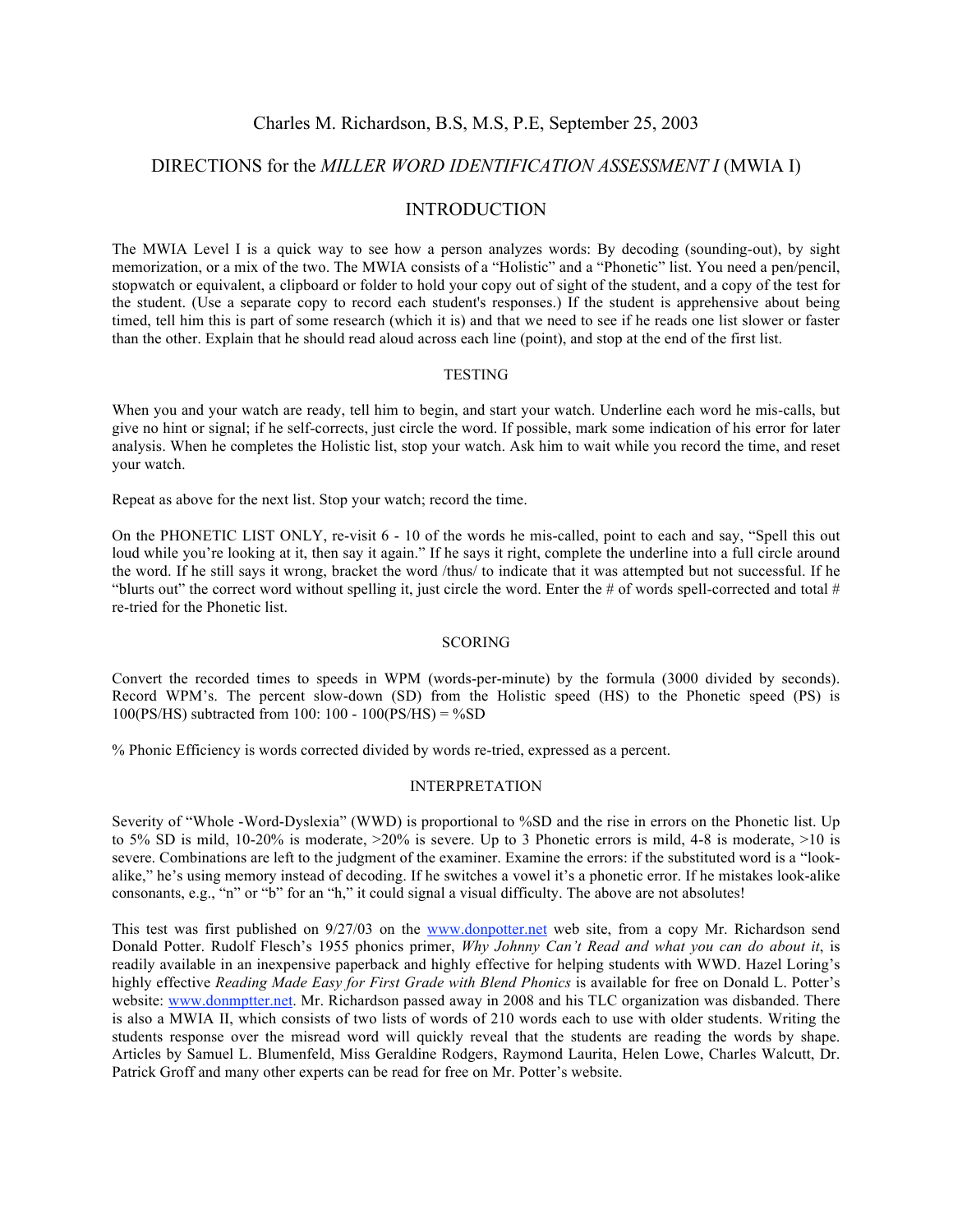# The Miller Word-Identification Assessment I (MWIA I)

# SUMMARY SHEET

Edward Miller, 1991

| School City/State Communication City/State                                     |  |
|--------------------------------------------------------------------------------|--|
| Level I                                                                        |  |
| Holistic WPM Phonetic WPM Difference                                           |  |
| Difference _______/Holistic WPM ____________________________% of Slow-down     |  |
| Holistic Errors Phonetic Errors Difference                                     |  |
| Ratio of Phonic Errors $\_\_\_\$ /Holistic errors $\_\_\_\_\_\_\_\$ =          |  |
| Phonetic Corrected $\_\_$ out of $\_\_$ attempted = $\_\_$ % Phonic Efficiency |  |
|                                                                                |  |
|                                                                                |  |
| Method/Program                                                                 |  |
| Publisher                                                                      |  |
| Comments:                                                                      |  |